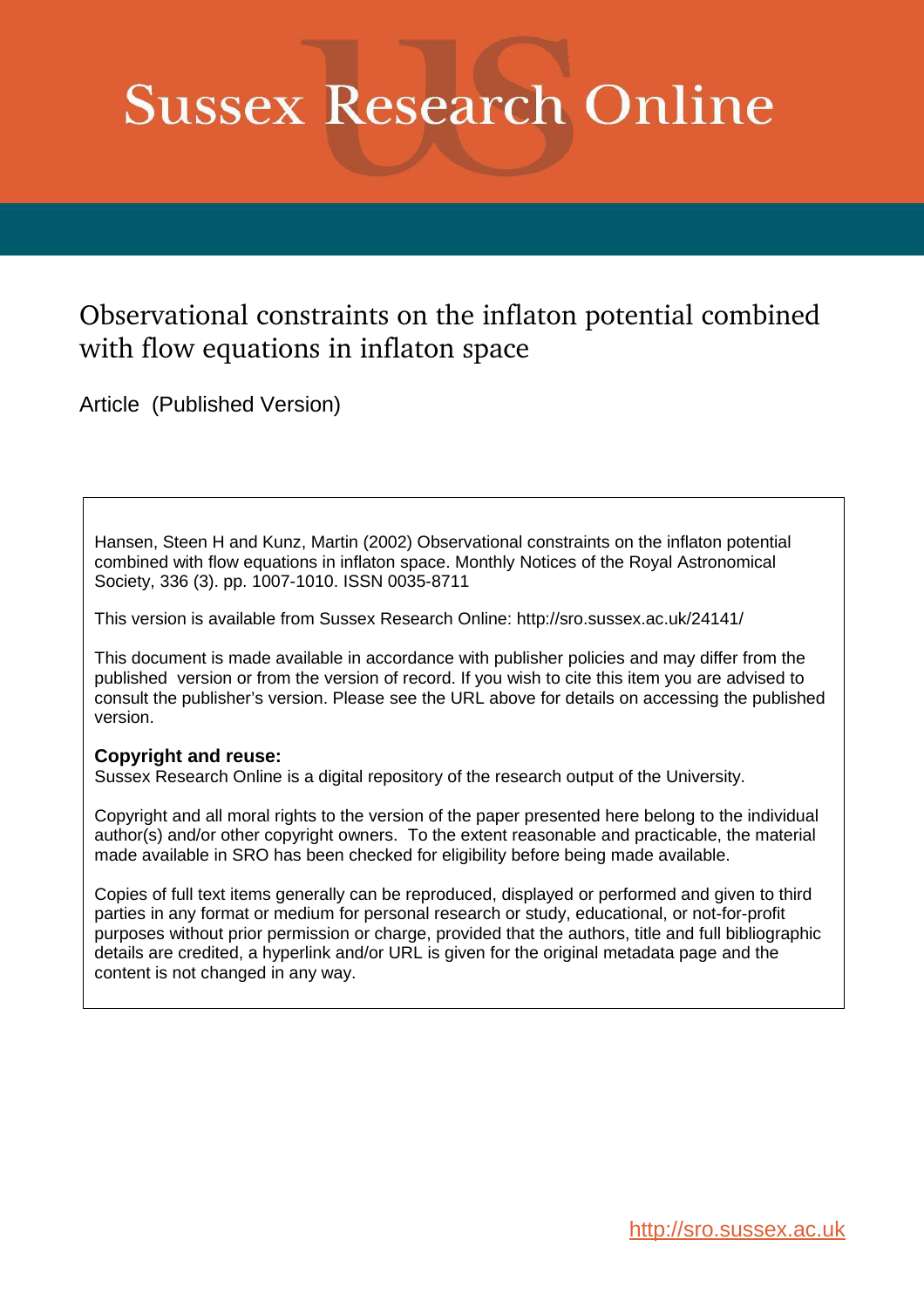## **Observational constraints on the inflaton potential combined with flow equations in inflaton space**

## Steen H. Hansen<sup>\*</sup> and Martin Kunz<sup>\*</sup>

*Department of Physics, Nuclear & Astrophysics Laboratory, University of Oxford, Keble Road, Oxford OX1 3RH*

Accepted 2002 July 3. Received 2002 June 28; in original form 2002 May 20

#### **ABSTRACT**

Direct observations provide constraints on the first two derivatives of the inflaton potential in slow-roll models. We discuss how present-day observations, combined with the flow equations in slow-roll parameter space, provide a non-trivial constraint on the third derivative of the inflaton potential. We find a lower bound on the third derivative of the inflaton potential  $V'''/V$ −0.2. We also show that unless the third derivative of the inflaton potential is unreasonably large, then one predicts the tensor-to-scalar ratio, *r*, to be bounded from below  $r > 3 \times 10^{-6}$ .

**Key words:** early Universe.

#### **1 INTRODUCTION**

Inflation is now considered a natural and necessary part of the cosmological standard model, providing the initial conditions for cosmic microwave background radiation and large-scale structure formation. Our knowledge of the fundamental physics responsible for inflation is, however, very limited, and only recent observations of the cosmic microwave background (Lee et al. 2001; Halverson et al. 2002; Netterfield et al. 2002) and large-scale structure (Croft et al. 2000; Saunders et al. 2000; Percival et al. 2001) have provided the first glimpse of the underlying physics. This has been achieved (and is still only possible) in slow-roll inflation (see Lyth & Riotto 1999 for a review on slow roll and a list of references).

For any given inflationary model one can find the power spectrum of primordial curvature perturbations,  $P(k)$ , which is a function of the wavenumber *k*. This power spectrum can be Taylor-expanded about some wavenumber  $k_0$  and truncated after a few terms (Lidsey et al. 1997)

$$
\ln \mathcal{P}(k) = \ln \mathcal{P}(k_0) + (n_S - 1) \ln \frac{k}{k_0} + \frac{1}{2} \frac{d n_S}{d \ln k} \bigg|_{k_0} \ln^2 \frac{k}{k_0} + \cdots,
$$
\n(1)

where the first term is a normalization constant, the second term is the power-law approximation, with the case  $n<sub>S</sub> = 1$  corresponding to a scale invariant (Harrison–Zel'dovich) spectrum and the third term is the running of the spectral index.

Early data analyses (Kinney, Melchiorri & Riotto 2001; Wang, Tegmark & Zaldarriaga 2002) have truncated this expansion after the first two terms, hence assuming that the bend of the spectrum is zero,  $\partial_{\ln k} \equiv \frac{dn_S}{d} \ln k|_{k=k_0} = 0$ . However, as shown in Copeland, Grivell & Liddle (1998), Hannestad, Hansen & Villante (2001), this early truncation gives too strong constraints on both scalar and tensor indices, and the analysis must allow for a bend of the spectrum.

In most slow-roll (SR) models  $\partial_{\ln k}$  is expected to be very small, since it is second order in small parameters (Kosowsky & Turner 1995), but there are very interesting models where this need not be the case (Stewart 1997a,b; Kinney & Riotto 1998; Dodelson & Stewart 2002), and ∂<sub>lnk</sub> may assume values big enough to be observable (see, e.g., Copeland et al. 1998; Covi & Lyth 1999). The more general SR models are constrained through the expansion (1), which can provide constraints on the first two derivatives of the inflaton potential (Liddle & Turner 1994; Hannestad et al. 2002).

In SR it is straightforward to find the derivatives of the scalar and tensor spectral indices (Liddle & Lyth 1992; Kosowsky & Turner 1995),  $\frac{dn_S}{d \ln k}$  and  $\frac{dn_T}{d \ln k}$ , and these two provide the flow equations in SR space (Hoffman & Turner 2001). We discuss below how one can combine present-day observation with these flow equations to obtain a non-trivial bound on the third derivative of the inflaton potential,  $V'''/V$  (or combinations such as  $V'V'''/V^2$ ), under the assumption that  $V'''/V$  (or  $V'V'''/V^2$ ) can be treated as approximately constant.

#### **2 SLOW-ROLL MODELS**

#### **2.1 The flow equations**

Slow-roll models are traditionally defined through the three parameters  $\epsilon$ ,  $\eta$  and  $\xi^2$ , which roughly correspond to the first, second and third derivatives of the inflaton potential. We will use the notation (Lyth & Riotto 1999)

$$
\epsilon \equiv \frac{M^2}{2} \left( \frac{V'}{V} \right)^2,
$$
  
\n
$$
\eta \equiv M^2 \frac{V''}{V},
$$
  
\n
$$
\xi^2 \equiv M^4 \frac{V'V'''}{V^2},
$$
\n(2)

<sup>⋆</sup>E-mail: hansen@astro.ox.ac.uk (SHH); kunz@astro.ox.ac.uk (MK)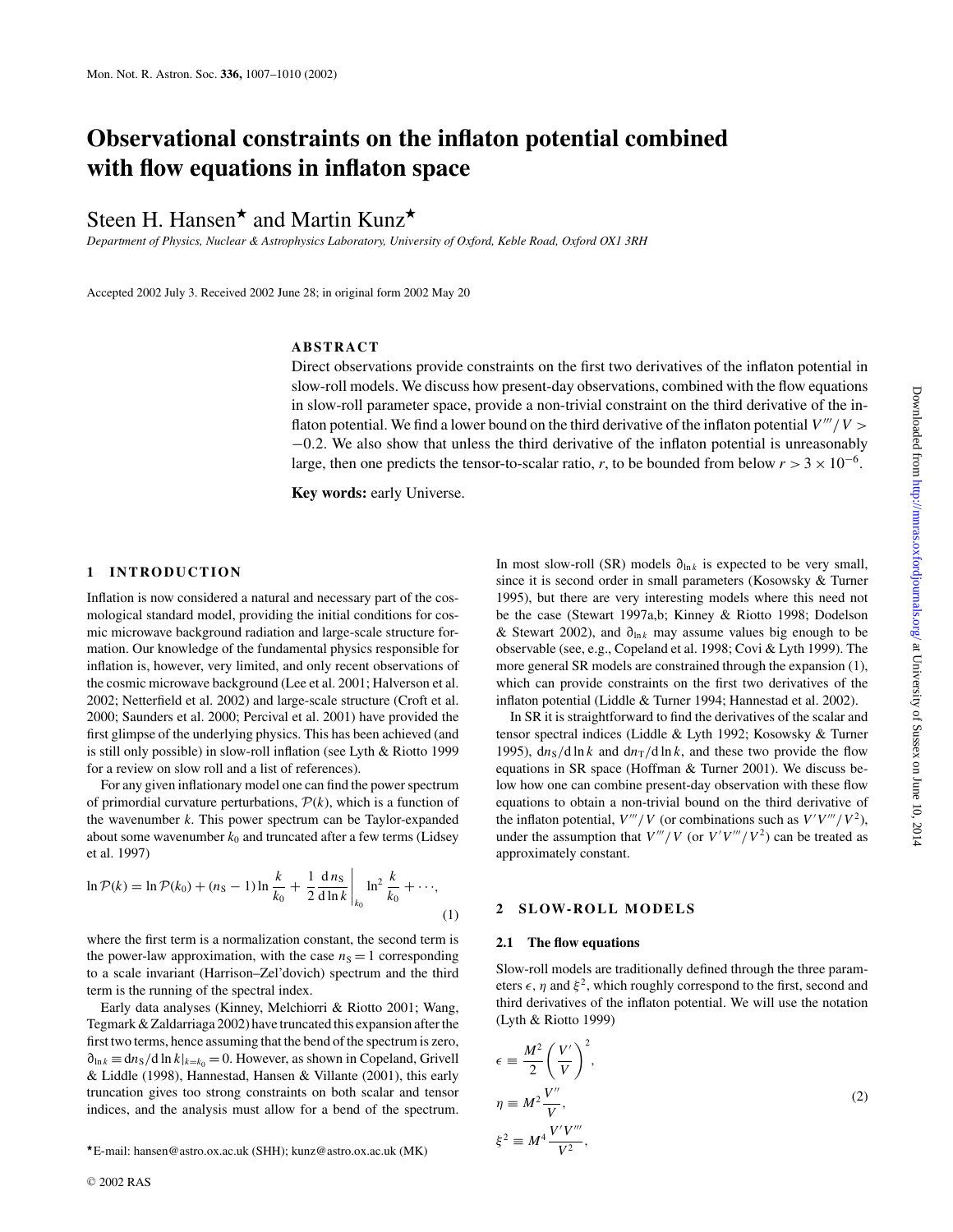where *M* is the reduced Planck mass,  $M = 2.4 \times 10^{18}$  GeV, from which one can express the SR parameters using the directly observable quantities *n*, *r* and  $\partial_{\ln k}$ 

$$
2\xi^2 = -\partial_{\ln k} - 24\epsilon^2 + 16\epsilon \eta,\tag{3}
$$

$$
2\eta = n_S - 1 + 6\epsilon,\tag{4}
$$

$$
2\epsilon = \frac{r}{\kappa} = -n_{\rm T},\tag{5}
$$

where  $r$  is the tensor-to-scalar ratio at the quadrupole. Equations (4) and (5) are truncated at order  $\xi^2$  and equation (3) at order  $V^{\prime 2}V^{\prime\prime\prime\prime}/V^3$ , and are thus correct to leading order in slow-roll expansion.

The factor  $\kappa$  in equation (5) depends on the given cosmology (Knox 1995; Turner & White 1996), in particular on the value of  $\Omega_{\Lambda}$ and  $\Omega_M$ , and in this paper we will use the value  $\kappa = 5$ , corresponding to  $\Omega_{\Lambda} = 0.65$  and  $\Omega_M = 0.35$ .

As the inflaton rolls down the potential, the values of  $n<sub>S</sub>$  and  $n<sub>T</sub>$ will change, and this variation is governed by the flow equations (Liddle & Lyth 1992; Kosowsky & Turner 1995)

$$
\frac{d n_S}{d N} = -4\frac{r}{\kappa} \left[ (n_S - 1) + \frac{3}{2} \frac{r}{\kappa} \right] + 2\xi^2,\tag{6}
$$

$$
\frac{d n_{\rm T}}{d N} = -\frac{r}{\kappa} \left[ (n_{\rm S} - 1) + \frac{r}{\kappa} \right],\tag{7}
$$

where we have used  $d \ln k = -dN$ , with *N* the number of Hubble times (e-folds) until the end of inflation. Also this equation is correct at leading order in slow roll, since one has  $d/dN = -(1 - \epsilon)d/d \ln k$ (Liddle & Turner 1994). The connection between  $\xi^2$  and  $M^3V'''/V$ through  $\epsilon$  is given by equations (2),  $\xi^2 = \sqrt{r/\kappa} M^3 V'''/V$ . Certainly one can find good inflationary models, which do not obey this slowroll description. This could appear, for example, because the derivation of the slow-roll equations is based on the assumption of a slowly varying Hubble parameter, which for particular models could be violated.

As *N* decreases, the inflaton rolls down its potential, and the observable parameters are determined when the relevant scales cross outside the horizon, approximately 50–60 e-folds before the end of inflation (Kolb & Turner 1990). Single field inflation will end, when the SR conditions are violated (Kolb & Turner 1990; Hoffman & Turner 2001)

$$
r < 6\kappa \quad \text{or} \quad \left| (n_{\rm S} - 1) + \frac{3}{\kappa} r \right| < 6. \tag{8}
$$

The area in  $(n<sub>S</sub>, r)$  space inside this boundary is denoted the SR 'validity region'. The solid lines in Fig. 1 show this region, and also examples of the flow of two models (dotted lines). An almost trivial observation is that the region allowed by current observations, given in (10)–(12), lies inside the SR validity region.

In order to close the set of equations, so that the flow equations uniquely define the time evolution of  $n<sub>S</sub>$  and  $n<sub>T</sub>$ , we need to introduce an additional constraint, and there are various possibilities. In Hoffman & Turner (2001) the assumption was made that  $x'' = 0$ , where  $x = V'/V$ . Another possibility would be to assume that either  $V'''/V$  or  $\xi^2$  can be treated as constants. Different choices will lead to different fixed points and a different time evolution of  $n<sub>S</sub>$  and  $n<sub>T</sub>$ , and general conclusions are therefore only credible if such conclusions are reached for any choice of this additional constraint.



**Figure 1.** The SR validity region (solid line) flown back 50 e-folds (dashed line, partially coinciding with one of the flow lines) together with two examples of flow lines (dotted lines) ending on the boundary of the SR validity region. In this case we set  $\xi^2 = 0$ . This figure is available in colour in the on-line version of the journal in *Synergy*.

#### **2.2 Observational constraints**

The *COBE* observations (Bunn, Liddle & White 1996) gave the first constraint on the first derivative

$$
\frac{V^{3/2}}{M^3 V'} \approx 5 \times 10^{-4},\tag{9}
$$

and the present-day constraints on slow-roll parameters are improved when combining cosmic microwave background (CMB) data with data from the Lyman- $\alpha$  forest. The reason being that the errorellipses for CMB and Lyman-α are almost perpendicular (Hannestad et al. 2002). The reason for using Lyman- $\alpha$  data (Croft et al. 2000) instead of 'standard' large-scale structure (LSS) data (such as PSCz Saunders et al. 2000 or 2dFGRS Percival et al. 2001) is, that the Lyman- $\alpha$  data are obtained at high redshift, where small scales are still linear. One should naturally bear in mind, that neither CMB nor  $Ly\alpha$  data include all the possible systematic errors. The bounds obtained are (Hannestad et al. 2002) (all at  $2\sigma$ )

$$
0.8 < n_s < 1.0,\tag{10}
$$

$$
0 < r < 0.3,\tag{11}
$$

$$
-0.05 < \partial_{\ln k} < 0.02,\tag{12}
$$

where  $n<sub>S</sub>$  is the scalar spectral index, *r* is the tensor-to-scalar ratio and  $\partial_{\ln k} = \frac{dn_s}{d \ln k}$  is the bend defined through equation (1). These bounds directly provide constraints on the first and second derivatives of the potential,

$$
M\left|\frac{V'}{V}\right| < 0.25,\tag{13}
$$

$$
M^2 \left| \frac{V''}{V} \right| < 0.1,\tag{14}
$$

however, the third derivative is not directly constrained. Instead, equations (10)–(12) limit only  $\xi^2$  to be smaller than about  $|\xi^2|$ 0.036, when assuming independent errors on  $n<sub>S</sub>$ , *r* and  $dn<sub>S</sub>/d ln k$ ,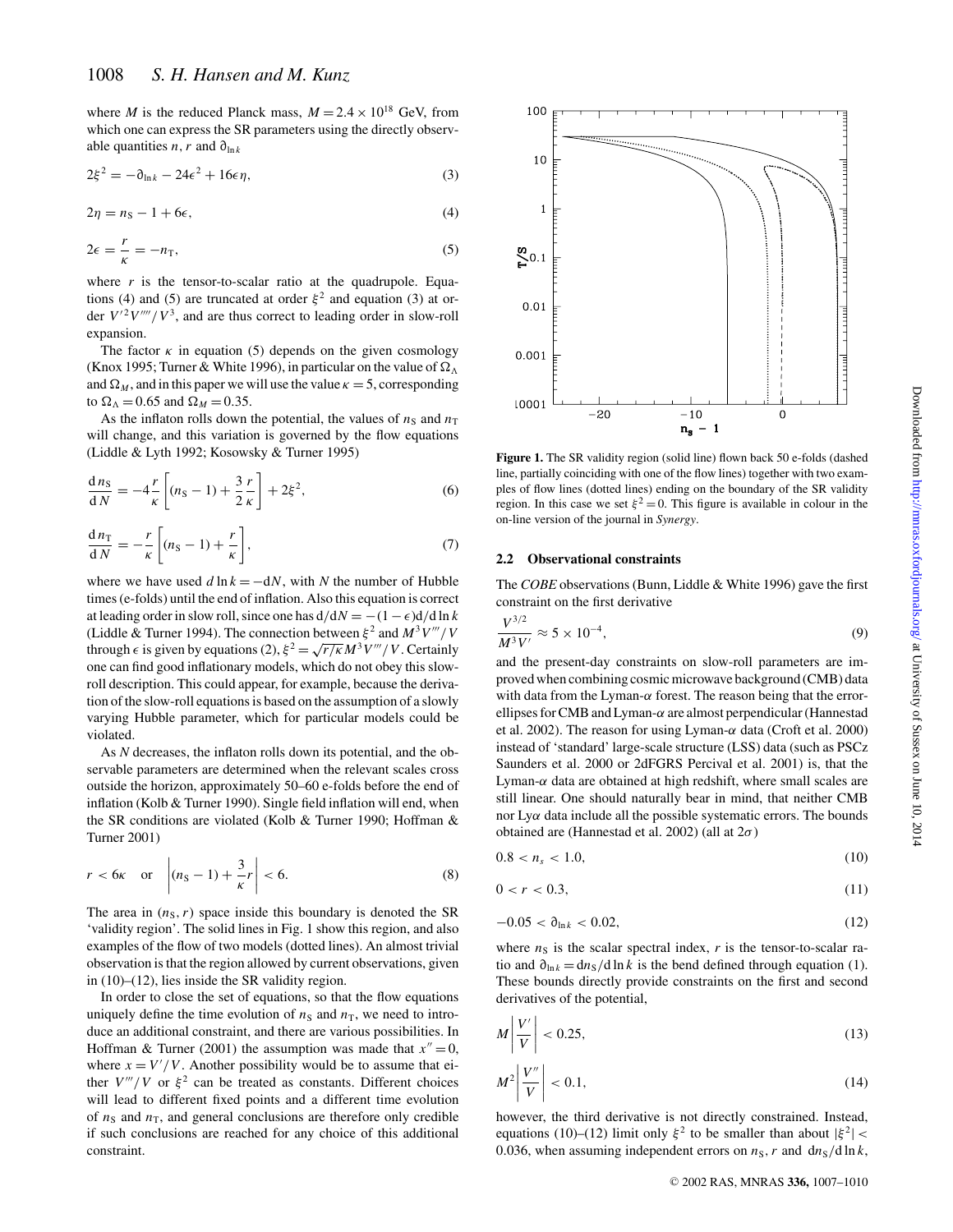and in reality one could obtain a slightly stronger bound. To obtain a bound on *V* ′′′ we must combine the observational constraints  $(10)$ – $(12)$  with the flow equations in SR parameter space, equations (6) and (7). This is because one has  $\frac{dn_S}{d} \ln k \approx \sqrt{r} (V'''/V)$  $\frac{(-2M^3}{\sqrt{k}}) + \frac{4r}{k}$  (*n*<sub>S</sub> − 1 +  $\frac{3}{2}$  *r*/*k*), and since we do not have a lower bound on *r* we cannot obtain any direct constraint on *V* ′′′/*V*.

#### **3 DISCUSSION**

We are going to consider the case, where slow-roll inflation is ended because the slow-roll conditions are violated, equation (8). Another possibility would be to allow for other fields coupled to the inflaton field that could end inflation. The parameters observable with CMB and LSS are determined approximately 50 e-folds before the end of inflation, and we therefore run the SR-violating boundary back in time 50 e-folds. This is done for various values of fixed  $\xi^2$  (or fixed  $V'''/V$ ). Now we demand that the observable parameters should be in agreement with equation (10), and if no point on the SR-violating boundary lands inside the observed parameter-range, then we can exclude this value of  $\xi^2$  (or  $V'''/V$ ).

Let us first consider the case where  $\xi^2$  can be treated as a constant during the 50 e-folds. If  $\xi^2 = 0$  one finds, that 50 e-folds before the crossing of the SR-violating boundary one has

$$
2 \times 10^{-5} < r < 0.5,\tag{15}
$$

when we demand that  $n<sub>s</sub>$  complies with equation (10). This can also be seen in Fig. 2, where the thicker solid line is for  $\xi^2 = 0$ . If  $\xi^2$  is positive then *r* must be even smaller, since the region in Fig. 2 moves to the right (larger  $n_s$ ), and for  $\xi^2 > 0.06$  there are no more points in agreement with observations. For negative  $\xi^2$  the acceptable values of *r* are larger than  $2 \times 10^{-5}$ , and for  $\xi^2 < -0.06$  there are no points in agreement with observations. We hence conclude, that in the case



**Figure 2.**Examples of the flown back SR validity boundary, 50 e-folds before the end of inflation. The thicker solid black line shows the case for  $\xi^2 = 0$ . For the solid lines,  $\xi^2$  was kept constant, while the dashed lines are for models where  $V'''/V$  was kept constant. From left to right we show examples for  $\xi^2 = -10^{-2}$ ,  $-10^{-3}$  and  $+5 \times 10^{-3}$  as well as  $V'''/V = -5 \times 10^{-2}$ ,  $-10^{-2}$ and  $+5 \times 10^{-2}$ . For small  $r = T/S$  the models with constant  $\xi^2$  move nearly parallel to the  $n<sub>S</sub>$  direction while those with constant *V'''* / *V* are frozen and remain close to the  $\xi^2 = 0$  curve. This figure is available in colour in the on-line version of the journal in *Synergy*.

where  $\xi^2$  can be considered constant throughout the 50 e-folds and inflation ends by violating the slow-roll conditions, one must have  $|\xi^2|$  < 0.06. We therefore find a constraint on  $\partial_{\ln k}$  similar to (12) from the observational constraints on  $n<sub>s</sub>$  and the flow equations alone. This bound on  $\xi^2$  can be converted into a bound on  $V'''/V$ using the predicted *r* and the relation  $\xi^2 = \sqrt{r/k} M^3 V''' / V$ . We find  $M^3 V'''/V > -0.2.$ 

If one instead considers the case where  $V'''/V$  can be treated as a constant during the 50 e-folds, then the conclusions are slightly different. Again, in the case with  $V'''/V = 0$  one finds  $2 \times 10^{-5} < r <$ 0.5. When *V* ′′′/*V* is negative then no points agree with observations if  $V'''/V < -0.05$ . Only for positive  $V'''/V$  there will always be acceptable points, however, the allowed range for *r* will decrease, e.g. for  $M^3 V''' / V = 1$  one finds  $10^{-7} < r < 10^{-5}$ .

As discussed above, the most credible results must agree independently of the additional constraint (fixed  $\xi^2$  or fixed  $V'''/V$ ). We have seen that one always finds a lower bound

$$
\frac{V'''}{V} > -0.2. \tag{16}
$$

This is the first constraint found on the third derivative of the inflaton potential, and is valid under the assumptions specified above. It is important to note, that the approach adopted here differs from the results of Liddle & Turner (1994), where it was pointed out that an observation of  $\partial_{\ln k}$  would provide knowledge concerning  $V'''$ . The difference being that in our case we have only an observational *upper bound* on *r*, and without the use of the flow equations, this will leave  $V'''$  completely unknown.

No strong predictions can be made on the magnitude of  $r$ , simply because if  $V'''/V$  is large then *r* is allowed to be smaller, however, one would often expect  $M^3V'''/V$  to be smaller than both  $M^2V''/V$ and  $MV'/V$ , equations (13) and (14), in which case one predicts  $r > 3 \times 10^{-6}$ .

The number of e-folds *N* depends on the detailed mechanism of inflation such as the reheat temperature and the energy scale of inflation, and can be somewhat different from 50 (see, e.g., Lyth & Riotto 1999). If  $N = 60$  our direct bound on  $V'''/V > -0.05$ remains unchanged, however, the inferred bound from the case of constant  $\xi^2$  is weakened by approximately a factor of 2. The lower bound on *r* discussed above becomes  $r > 3 \times 10^{-7}$ . Naturally, for a lower value of *N* the bounds are correspondingly stronger.

#### **4 CONCLUSION**

*COBE* gave us the first clear information on the first derivative of the inflaton potential, and the combination of CMB observations with data from the Lyman- $\alpha$  forest has given us information on the first two derivatives of the inflaton potential. Here we have combined the present observations with the flow equations in slow-roll space, and found a lower bound on the third derivative of the inflaton potential  $V'''/V > -0.2$ . We have also shown, that unless  $V'''/V$  is unreasonably large, then one predicts the tensor-to-scalar ratio, *r*, to be bounded from below  $3 \times 10^{-6} < r$ .

#### **ACKNOWLEDGMENTS**

It is a pleasure to thank Pedro Ferreira and Francesco Villante for comments and discussions, and Massimo Hansen for inspiration. SHH is supported by a Marie Curie Fellowship of the European Community under the contract HPMFCT-2000-00607. MK is supported by a Marie Curie Fellowship of the Swiss National Science Foundation under the contract 83EU-062445.